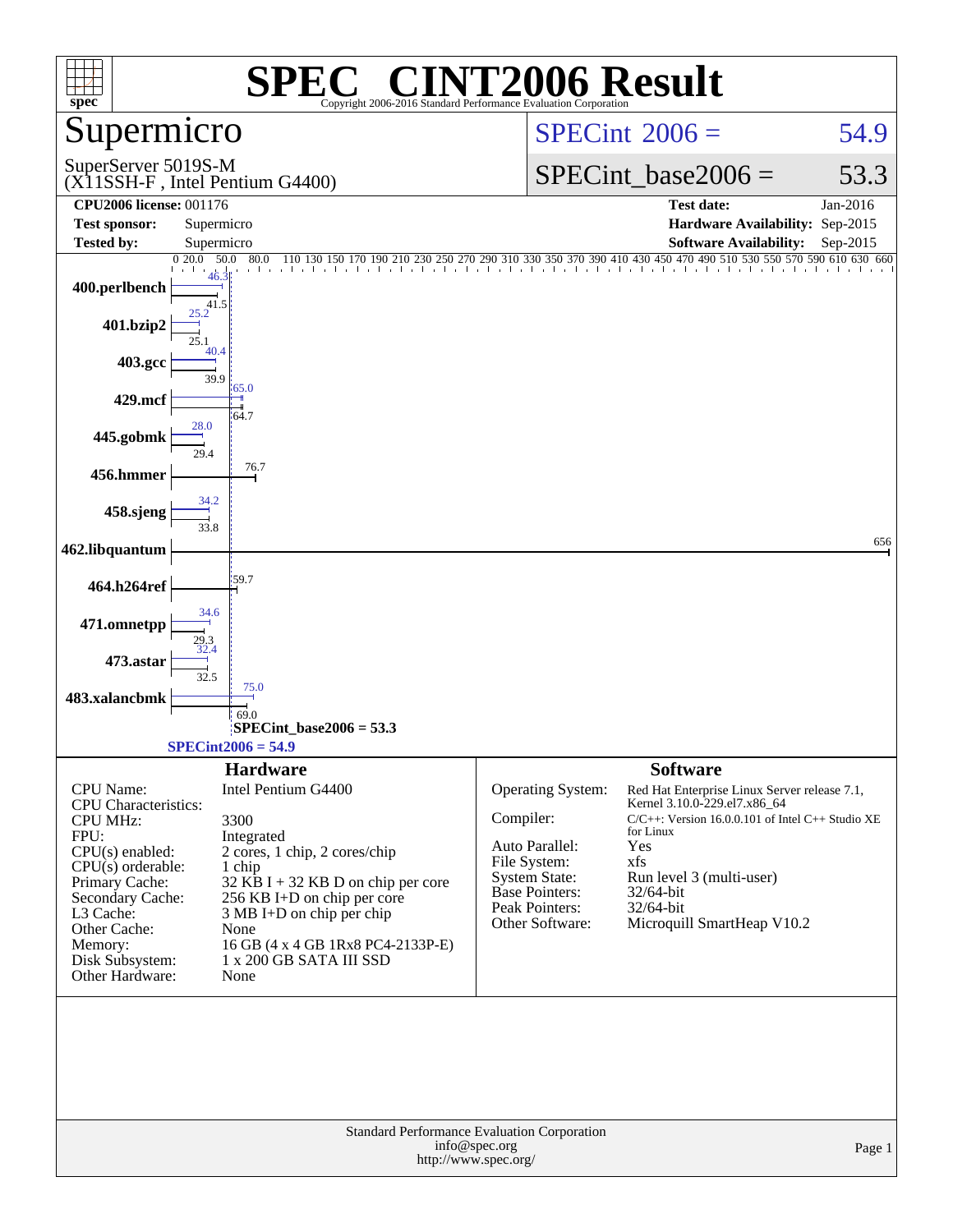

## Supermicro

### $SPECint2006 = 54.9$  $SPECint2006 = 54.9$

SuperServer 5019S-M

(X11SSH-F , Intel Pentium G4400)

SPECint base2006 =  $53.3$ 

**[CPU2006 license:](http://www.spec.org/auto/cpu2006/Docs/result-fields.html#CPU2006license)** 001176 **[Test date:](http://www.spec.org/auto/cpu2006/Docs/result-fields.html#Testdate)** Jan-2016 **[Test sponsor:](http://www.spec.org/auto/cpu2006/Docs/result-fields.html#Testsponsor)** Supermicro **[Hardware Availability:](http://www.spec.org/auto/cpu2006/Docs/result-fields.html#HardwareAvailability)** Sep-2015 **[Tested by:](http://www.spec.org/auto/cpu2006/Docs/result-fields.html#Testedby)** Supermicro **Supermicro [Software Availability:](http://www.spec.org/auto/cpu2006/Docs/result-fields.html#SoftwareAvailability)** Sep-2015

#### **[Results Table](http://www.spec.org/auto/cpu2006/Docs/result-fields.html#ResultsTable)**

|                                                                                                          | <b>Base</b>    |              |                |       |                | <b>Peak</b> |                |              |                |              |                |              |
|----------------------------------------------------------------------------------------------------------|----------------|--------------|----------------|-------|----------------|-------------|----------------|--------------|----------------|--------------|----------------|--------------|
| <b>Benchmark</b>                                                                                         | <b>Seconds</b> | <b>Ratio</b> | <b>Seconds</b> | Ratio | <b>Seconds</b> | Ratio       | <b>Seconds</b> | <b>Ratio</b> | <b>Seconds</b> | <b>Ratio</b> | <b>Seconds</b> | <b>Ratio</b> |
| 400.perlbench                                                                                            | 233            | 41.9         | 235            | 41.5  | 235            | 41.5        | 211            | 46.3         | 211            | 46.3         | 211            | 46.3         |
| 401.bzip2                                                                                                | 385            | 25.1         | 383            | 25.2  | 384            | 25.1        | 382            | 25.2         | 382            | 25.3         | 382            | 25.2         |
| $403.\text{gcc}$                                                                                         | 201            | 40.0         | 202            | 39.9  | 202            | 39.9        | 199            | 40.4         | 199            | 40.4         | 200            | 40.3         |
| $429$ .mcf                                                                                               | 141            | 64.7         | 140            | 65.2  | 143            | 63.8        | 140            | 65.1         | 143            | 63.8         | 140            | 65.0         |
| $445$ .gobmk                                                                                             | 357            | 29.4         | 357            | 29.4  | 357            | 29.4        | 375            | 28.0         | 375            | 28.0         | 375            | 28.0         |
| $456.$ hmmer                                                                                             | <u>122</u>     | 76.7         | 122            | 76.6  | 122            | 76.7        | <u>122</u>     | 76.7         | 122            | 76.6         | 122            | 76.7         |
| $458$ .sjeng                                                                                             | 358            | 33.8         | 358            | 33.8  | 358            | 33.8        | 354            | 34.2         | 353            | 34.2         | 354            | 34.2         |
| 462.libquantum                                                                                           | 31.6           | 656          | 31.6           | 656   | 31.6           | 656         | 31.6           | 656          | 31.6           | 656          | 31.6           | 656          |
| 464.h264ref                                                                                              | 370            | 59.8         | 371            | 59.7  | 371            | 59.6        | 370            | 59.8         | 371            | 59.7         | 371            | 59.6         |
| $ 471$ .omnetpp                                                                                          | 213            | 29.3         | 213            | 29.3  | 213            | 29.3        | 180            | 34.6         | 181            | 34.5         | 180            | 34.7         |
| $ 473$ . astar                                                                                           | 216            | 32.5         | 217            | 32.4  | 216            | 32.5        | 217            | 32.4         | 217            | 32.4         | 216            | 32.5         |
| 483.xalancbmk                                                                                            | 99.9           | 69.1         | 100            | 68.9  | <b>100</b>     | 69.0        | 92.0           | 75.0         | 92.0           | 75.0         | 92.0           | 75.0         |
| Results appear in the order in which they were run. Bold underlined text indicates a median measurement. |                |              |                |       |                |             |                |              |                |              |                |              |

#### **[Submit Notes](http://www.spec.org/auto/cpu2006/Docs/result-fields.html#SubmitNotes)**

The config file option 'submit' was used.

#### **[Operating System Notes](http://www.spec.org/auto/cpu2006/Docs/result-fields.html#OperatingSystemNotes)**

Stack size set to unlimited using "ulimit -s unlimited"

#### **[Platform Notes](http://www.spec.org/auto/cpu2006/Docs/result-fields.html#PlatformNotes)**

 Sysinfo program /usr/cpu2006/config/sysinfo.rev6914 \$Rev: 6914 \$ \$Date:: 2014-06-25 #\$ e3fbb8667b5a285932ceab81e28219e1 running on X11SSH-01 Fri Jan 8 22:16:14 2016 This section contains SUT (System Under Test) info as seen by some common utilities. To remove or add to this section, see: <http://www.spec.org/cpu2006/Docs/config.html#sysinfo> From /proc/cpuinfo model name : Intel(R) Pentium(R) CPU G4400 @ 3.30GHz 1 "physical id"s (chips) 2 "processors" cores, siblings (Caution: counting these is hw and system dependent. The following excerpts from /proc/cpuinfo might not be reliable. Use with caution.) cpu cores : 2 siblings : 2 physical 0: cores 0 1 cache size : 3072 KB Continued on next page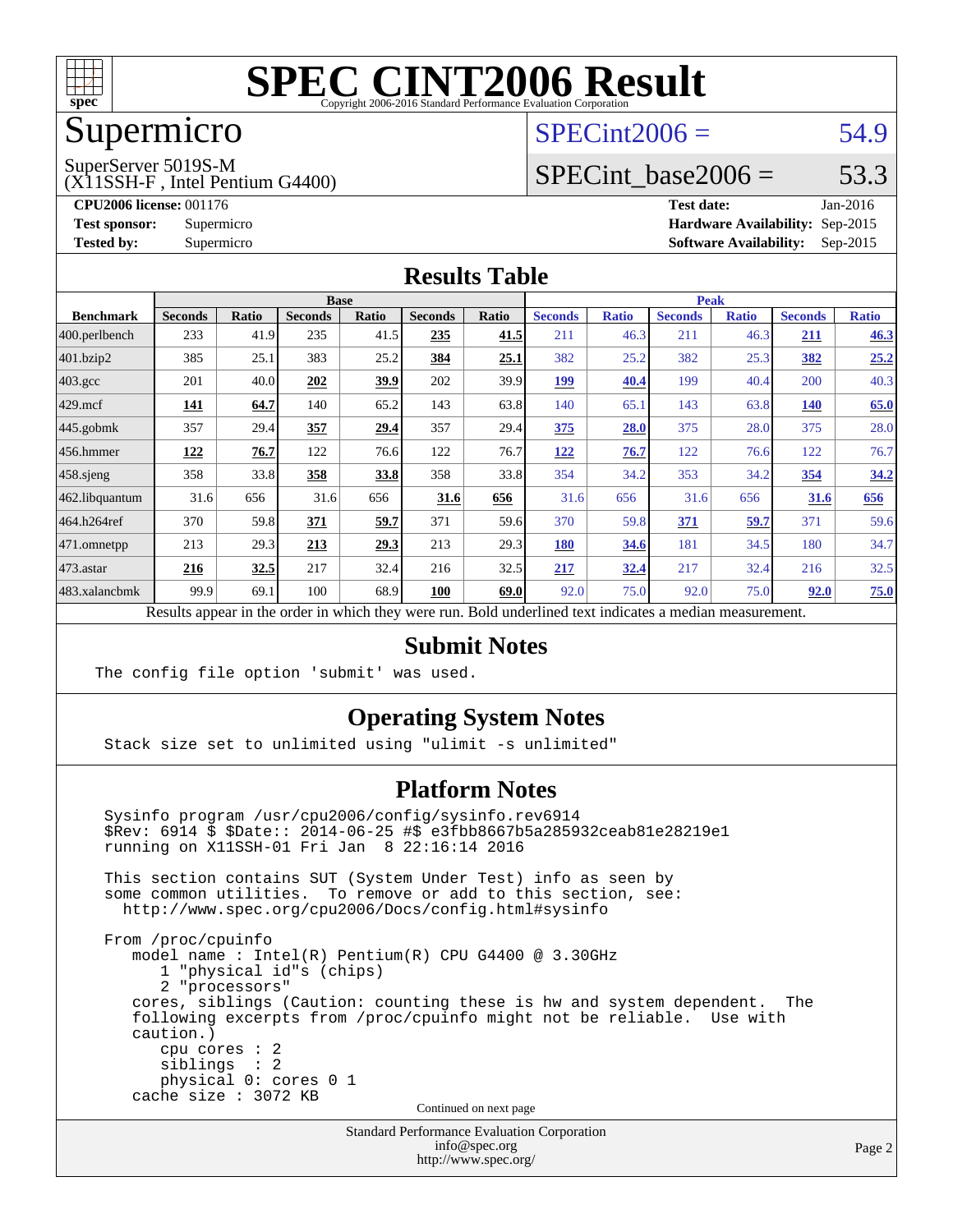

#### Supermicro

 $SPECint2006 = 54.9$  $SPECint2006 = 54.9$ 

(X11SSH-F , Intel Pentium G4400) SuperServer 5019S-M

 $SPECTnt\_base2006 = 53.3$ 

**[CPU2006 license:](http://www.spec.org/auto/cpu2006/Docs/result-fields.html#CPU2006license)** 001176 **[Test date:](http://www.spec.org/auto/cpu2006/Docs/result-fields.html#Testdate)** Jan-2016 **[Test sponsor:](http://www.spec.org/auto/cpu2006/Docs/result-fields.html#Testsponsor)** Supermicro **[Hardware Availability:](http://www.spec.org/auto/cpu2006/Docs/result-fields.html#HardwareAvailability)** Sep-2015 **[Tested by:](http://www.spec.org/auto/cpu2006/Docs/result-fields.html#Testedby)** Supermicro **[Software Availability:](http://www.spec.org/auto/cpu2006/Docs/result-fields.html#SoftwareAvailability)** Sep-2015

#### **[Platform Notes \(Continued\)](http://www.spec.org/auto/cpu2006/Docs/result-fields.html#PlatformNotes)**

Standard Performance Evaluation Corporation [info@spec.org](mailto:info@spec.org) From /proc/meminfo MemTotal: 16213292 kB HugePages\_Total: 0<br>Hugepagesize: 2048 kB Hugepagesize: From /etc/\*release\* /etc/\*version\* os-release: NAME="Red Hat Enterprise Linux Server" VERSION="7.1 (Maipo)" ID="rhel" ID\_LIKE="fedora" VERSION\_ID="7.1" PRETTY\_NAME="Red Hat Enterprise Linux Server 7.1 (Maipo)" ANSI\_COLOR="0;31" CPE\_NAME="cpe:/o:redhat:enterprise\_linux:7.1:GA:server" redhat-release: Red Hat Enterprise Linux Server release 7.1 (Maipo) system-release: Red Hat Enterprise Linux Server release 7.1 (Maipo) system-release-cpe: cpe:/o:redhat:enterprise\_linux:7.1:ga:server uname -a: Linux X11SSH-01 3.10.0-229.el7.x86\_64 #1 SMP Thu Jan 29 18:37:38 EST 2015 x86\_64 x86\_64 x86\_64 GNU/Linux run-level 3 Jan 8 22:05 SPEC is set to: /usr/cpu2006 Filesystem Type Size Used Avail Use% Mounted on<br>
/dev/sda2 xfs 183G 22G 162G 12% / 22G 162G 12% / Additional information from dmidecode: Warning: Use caution when you interpret this section. The 'dmidecode' program reads system data which is "intended to allow hardware to be accurately determined", but the intent may not be met, as there are frequent changes to hardware, firmware, and the "DMTF SMBIOS" standard. BIOS American Megatrends Inc. 1.0a 12/29/2015 Memory: 4x Micron 9ASF51272AZ-2G1A1 4 GB 1 rank 2133 MHz (End of data from sysinfo program) **[General Notes](http://www.spec.org/auto/cpu2006/Docs/result-fields.html#GeneralNotes)** Environment variables set by runspec before the start of the run:  $KMP$  AFFINITY = "granularity=fine, scatter" LD\_LIBRARY\_PATH = "/usr/cpu2006/libs/32:/usr/cpu2006/libs/64:/usr/cpu2006/sh" OMP\_NUM\_THREADS = "2" Binaries compiled on a system with 1x Intel Core i5-4670K CPU + 32GB memory using RedHat EL 7.1 Continued on next page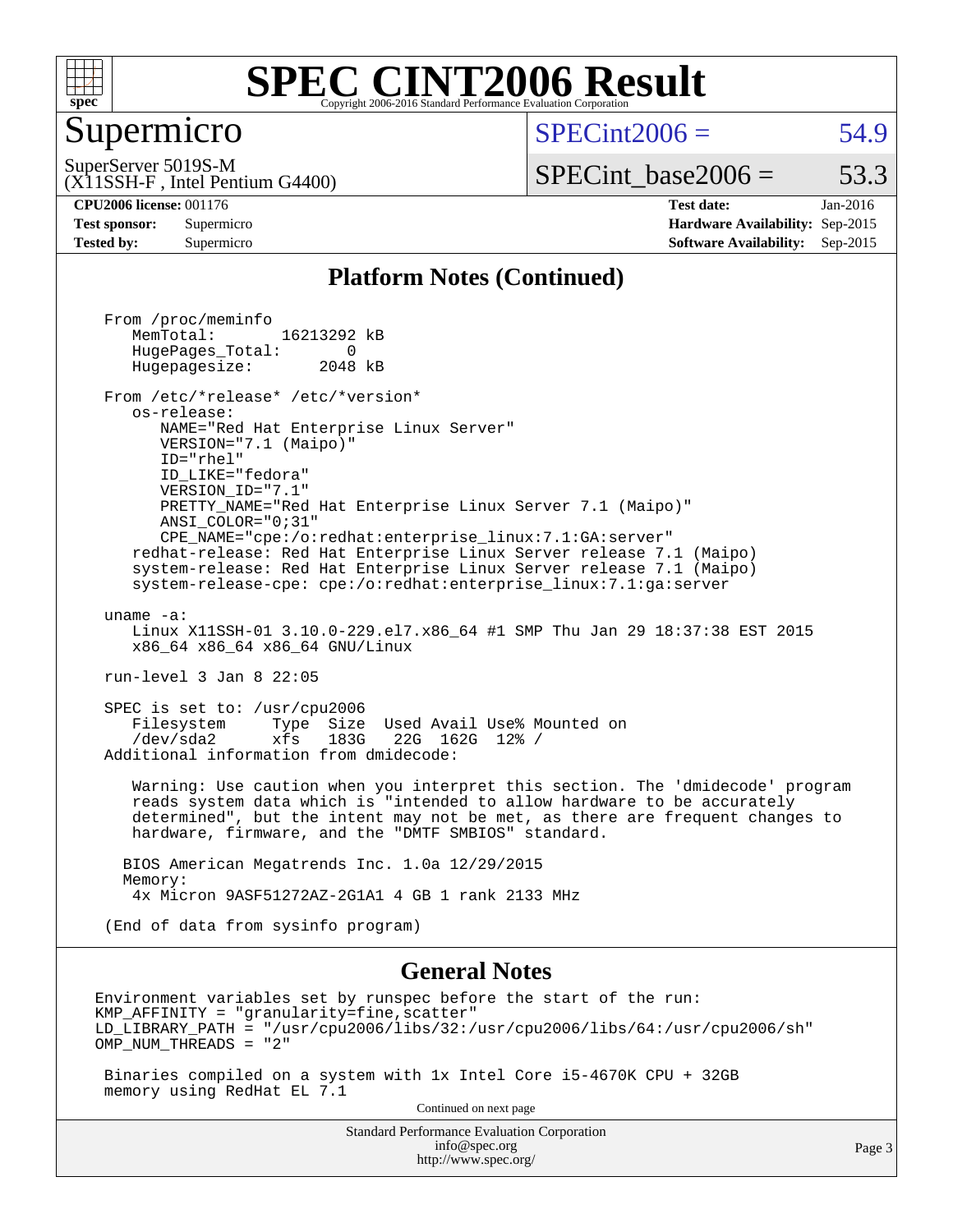

#### Supermicro

 $SPECint2006 = 54.9$  $SPECint2006 = 54.9$ 

(X11SSH-F , Intel Pentium G4400) SuperServer 5019S-M

SPECint base2006 =  $53.3$ 

**[CPU2006 license:](http://www.spec.org/auto/cpu2006/Docs/result-fields.html#CPU2006license)** 001176 **[Test date:](http://www.spec.org/auto/cpu2006/Docs/result-fields.html#Testdate)** Jan-2016 **[Test sponsor:](http://www.spec.org/auto/cpu2006/Docs/result-fields.html#Testsponsor)** Supermicro **[Hardware Availability:](http://www.spec.org/auto/cpu2006/Docs/result-fields.html#HardwareAvailability)** Sep-2015 **[Tested by:](http://www.spec.org/auto/cpu2006/Docs/result-fields.html#Testedby)** Supermicro **Supermicro [Software Availability:](http://www.spec.org/auto/cpu2006/Docs/result-fields.html#SoftwareAvailability)** Sep-2015

#### **[General Notes \(Continued\)](http://www.spec.org/auto/cpu2006/Docs/result-fields.html#GeneralNotes)**

 Transparent Huge Pages enabled with: echo always > /sys/kernel/mm/transparent\_hugepage/enabled

## **[Base Compiler Invocation](http://www.spec.org/auto/cpu2006/Docs/result-fields.html#BaseCompilerInvocation)**

[C benchmarks](http://www.spec.org/auto/cpu2006/Docs/result-fields.html#Cbenchmarks): [icc -m64](http://www.spec.org/cpu2006/results/res2016q1/cpu2006-20160111-38656.flags.html#user_CCbase_intel_icc_64bit_f346026e86af2a669e726fe758c88044)

[C++ benchmarks:](http://www.spec.org/auto/cpu2006/Docs/result-fields.html#CXXbenchmarks) [icpc -m64](http://www.spec.org/cpu2006/results/res2016q1/cpu2006-20160111-38656.flags.html#user_CXXbase_intel_icpc_64bit_fc66a5337ce925472a5c54ad6a0de310)

#### **[Base Portability Flags](http://www.spec.org/auto/cpu2006/Docs/result-fields.html#BasePortabilityFlags)**

 400.perlbench: [-DSPEC\\_CPU\\_LP64](http://www.spec.org/cpu2006/results/res2016q1/cpu2006-20160111-38656.flags.html#b400.perlbench_basePORTABILITY_DSPEC_CPU_LP64) [-DSPEC\\_CPU\\_LINUX\\_X64](http://www.spec.org/cpu2006/results/res2016q1/cpu2006-20160111-38656.flags.html#b400.perlbench_baseCPORTABILITY_DSPEC_CPU_LINUX_X64) 401.bzip2: [-DSPEC\\_CPU\\_LP64](http://www.spec.org/cpu2006/results/res2016q1/cpu2006-20160111-38656.flags.html#suite_basePORTABILITY401_bzip2_DSPEC_CPU_LP64) 403.gcc: [-DSPEC\\_CPU\\_LP64](http://www.spec.org/cpu2006/results/res2016q1/cpu2006-20160111-38656.flags.html#suite_basePORTABILITY403_gcc_DSPEC_CPU_LP64) 429.mcf: [-DSPEC\\_CPU\\_LP64](http://www.spec.org/cpu2006/results/res2016q1/cpu2006-20160111-38656.flags.html#suite_basePORTABILITY429_mcf_DSPEC_CPU_LP64) 445.gobmk: [-DSPEC\\_CPU\\_LP64](http://www.spec.org/cpu2006/results/res2016q1/cpu2006-20160111-38656.flags.html#suite_basePORTABILITY445_gobmk_DSPEC_CPU_LP64) 456.hmmer: [-DSPEC\\_CPU\\_LP64](http://www.spec.org/cpu2006/results/res2016q1/cpu2006-20160111-38656.flags.html#suite_basePORTABILITY456_hmmer_DSPEC_CPU_LP64) 458.sjeng: [-DSPEC\\_CPU\\_LP64](http://www.spec.org/cpu2006/results/res2016q1/cpu2006-20160111-38656.flags.html#suite_basePORTABILITY458_sjeng_DSPEC_CPU_LP64) 462.libquantum: [-DSPEC\\_CPU\\_LP64](http://www.spec.org/cpu2006/results/res2016q1/cpu2006-20160111-38656.flags.html#suite_basePORTABILITY462_libquantum_DSPEC_CPU_LP64) [-DSPEC\\_CPU\\_LINUX](http://www.spec.org/cpu2006/results/res2016q1/cpu2006-20160111-38656.flags.html#b462.libquantum_baseCPORTABILITY_DSPEC_CPU_LINUX) 464.h264ref: [-DSPEC\\_CPU\\_LP64](http://www.spec.org/cpu2006/results/res2016q1/cpu2006-20160111-38656.flags.html#suite_basePORTABILITY464_h264ref_DSPEC_CPU_LP64) 471.omnetpp: [-DSPEC\\_CPU\\_LP64](http://www.spec.org/cpu2006/results/res2016q1/cpu2006-20160111-38656.flags.html#suite_basePORTABILITY471_omnetpp_DSPEC_CPU_LP64) 473.astar: [-DSPEC\\_CPU\\_LP64](http://www.spec.org/cpu2006/results/res2016q1/cpu2006-20160111-38656.flags.html#suite_basePORTABILITY473_astar_DSPEC_CPU_LP64) 483.xalancbmk: [-DSPEC\\_CPU\\_LP64](http://www.spec.org/cpu2006/results/res2016q1/cpu2006-20160111-38656.flags.html#suite_basePORTABILITY483_xalancbmk_DSPEC_CPU_LP64) [-DSPEC\\_CPU\\_LINUX](http://www.spec.org/cpu2006/results/res2016q1/cpu2006-20160111-38656.flags.html#b483.xalancbmk_baseCXXPORTABILITY_DSPEC_CPU_LINUX)

### **[Base Optimization Flags](http://www.spec.org/auto/cpu2006/Docs/result-fields.html#BaseOptimizationFlags)**

[C benchmarks](http://www.spec.org/auto/cpu2006/Docs/result-fields.html#Cbenchmarks): [-xSSE4.2](http://www.spec.org/cpu2006/results/res2016q1/cpu2006-20160111-38656.flags.html#user_CCbase_f-xSSE42_f91528193cf0b216347adb8b939d4107) [-ipo](http://www.spec.org/cpu2006/results/res2016q1/cpu2006-20160111-38656.flags.html#user_CCbase_f-ipo) [-O3](http://www.spec.org/cpu2006/results/res2016q1/cpu2006-20160111-38656.flags.html#user_CCbase_f-O3) [-no-prec-div](http://www.spec.org/cpu2006/results/res2016q1/cpu2006-20160111-38656.flags.html#user_CCbase_f-no-prec-div) [-parallel](http://www.spec.org/cpu2006/results/res2016q1/cpu2006-20160111-38656.flags.html#user_CCbase_f-parallel) [-opt-prefetch](http://www.spec.org/cpu2006/results/res2016q1/cpu2006-20160111-38656.flags.html#user_CCbase_f-opt-prefetch) [-auto-p32](http://www.spec.org/cpu2006/results/res2016q1/cpu2006-20160111-38656.flags.html#user_CCbase_f-auto-p32)

[C++ benchmarks:](http://www.spec.org/auto/cpu2006/Docs/result-fields.html#CXXbenchmarks)

[-xSSE4.2](http://www.spec.org/cpu2006/results/res2016q1/cpu2006-20160111-38656.flags.html#user_CXXbase_f-xSSE42_f91528193cf0b216347adb8b939d4107) [-ipo](http://www.spec.org/cpu2006/results/res2016q1/cpu2006-20160111-38656.flags.html#user_CXXbase_f-ipo) [-O3](http://www.spec.org/cpu2006/results/res2016q1/cpu2006-20160111-38656.flags.html#user_CXXbase_f-O3) [-no-prec-div](http://www.spec.org/cpu2006/results/res2016q1/cpu2006-20160111-38656.flags.html#user_CXXbase_f-no-prec-div) [-opt-prefetch](http://www.spec.org/cpu2006/results/res2016q1/cpu2006-20160111-38656.flags.html#user_CXXbase_f-opt-prefetch) [-auto-p32](http://www.spec.org/cpu2006/results/res2016q1/cpu2006-20160111-38656.flags.html#user_CXXbase_f-auto-p32) [-Wl,-z,muldefs](http://www.spec.org/cpu2006/results/res2016q1/cpu2006-20160111-38656.flags.html#user_CXXbase_link_force_multiple1_74079c344b956b9658436fd1b6dd3a8a) [-L/sh -lsmartheap64](http://www.spec.org/cpu2006/results/res2016q1/cpu2006-20160111-38656.flags.html#user_CXXbase_SmartHeap64_ed4ef857ce90951921efb0d91eb88472)

### **[Base Other Flags](http://www.spec.org/auto/cpu2006/Docs/result-fields.html#BaseOtherFlags)**

[C benchmarks](http://www.spec.org/auto/cpu2006/Docs/result-fields.html#Cbenchmarks):

403.gcc: [-Dalloca=\\_alloca](http://www.spec.org/cpu2006/results/res2016q1/cpu2006-20160111-38656.flags.html#b403.gcc_baseEXTRA_CFLAGS_Dalloca_be3056838c12de2578596ca5467af7f3)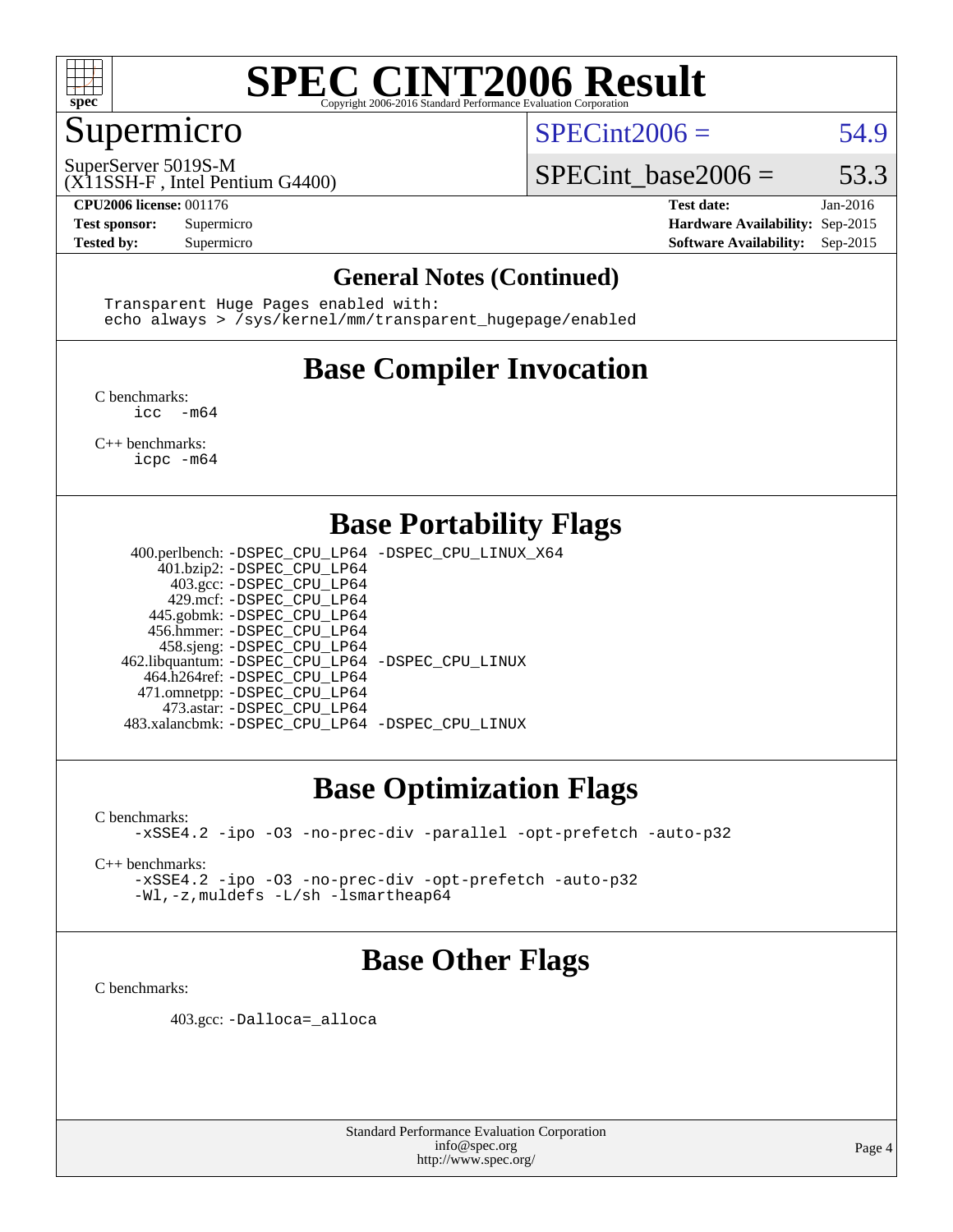

#### Supermicro

 $SPECint2006 = 54.9$  $SPECint2006 = 54.9$ 

(X11SSH-F , Intel Pentium G4400) SuperServer 5019S-M

SPECint base2006 =  $53.3$ 

**[CPU2006 license:](http://www.spec.org/auto/cpu2006/Docs/result-fields.html#CPU2006license)** 001176 **[Test date:](http://www.spec.org/auto/cpu2006/Docs/result-fields.html#Testdate)** Jan-2016 **[Test sponsor:](http://www.spec.org/auto/cpu2006/Docs/result-fields.html#Testsponsor)** Supermicro **[Hardware Availability:](http://www.spec.org/auto/cpu2006/Docs/result-fields.html#HardwareAvailability)** Sep-2015 **[Tested by:](http://www.spec.org/auto/cpu2006/Docs/result-fields.html#Testedby)** Supermicro **Supermicro [Software Availability:](http://www.spec.org/auto/cpu2006/Docs/result-fields.html#SoftwareAvailability)** Sep-2015

### **[Peak Compiler Invocation](http://www.spec.org/auto/cpu2006/Docs/result-fields.html#PeakCompilerInvocation)**

[C benchmarks \(except as noted below\)](http://www.spec.org/auto/cpu2006/Docs/result-fields.html#Cbenchmarksexceptasnotedbelow): icc  $-m64$ 

400.perlbench: [icc -m32 -L/opt/intel/compilers\\_and\\_libraries\\_2016/linux/compiler/lib/ia32\\_lin](http://www.spec.org/cpu2006/results/res2016q1/cpu2006-20160111-38656.flags.html#user_peakCCLD400_perlbench_intel_icc_e10256ba5924b668798078a321b0cb3f)

445.gobmk: [icc -m32 -L/opt/intel/compilers\\_and\\_libraries\\_2016/linux/compiler/lib/ia32\\_lin](http://www.spec.org/cpu2006/results/res2016q1/cpu2006-20160111-38656.flags.html#user_peakCCLD445_gobmk_intel_icc_e10256ba5924b668798078a321b0cb3f)

[C++ benchmarks \(except as noted below\):](http://www.spec.org/auto/cpu2006/Docs/result-fields.html#CXXbenchmarksexceptasnotedbelow)

[icpc -m32 -L/opt/intel/compilers\\_and\\_libraries\\_2016/linux/compiler/lib/ia32\\_lin](http://www.spec.org/cpu2006/results/res2016q1/cpu2006-20160111-38656.flags.html#user_CXXpeak_intel_icpc_b4f50a394bdb4597aa5879c16bc3f5c5)

473.astar: [icpc -m64](http://www.spec.org/cpu2006/results/res2016q1/cpu2006-20160111-38656.flags.html#user_peakCXXLD473_astar_intel_icpc_64bit_fc66a5337ce925472a5c54ad6a0de310)

#### **[Peak Portability Flags](http://www.spec.org/auto/cpu2006/Docs/result-fields.html#PeakPortabilityFlags)**

 400.perlbench: [-D\\_FILE\\_OFFSET\\_BITS=64](http://www.spec.org/cpu2006/results/res2016q1/cpu2006-20160111-38656.flags.html#user_peakPORTABILITY400_perlbench_file_offset_bits_64_438cf9856305ebd76870a2c6dc2689ab) [-DSPEC\\_CPU\\_LINUX\\_IA32](http://www.spec.org/cpu2006/results/res2016q1/cpu2006-20160111-38656.flags.html#b400.perlbench_peakCPORTABILITY_DSPEC_CPU_LINUX_IA32) 401.bzip2: [-DSPEC\\_CPU\\_LP64](http://www.spec.org/cpu2006/results/res2016q1/cpu2006-20160111-38656.flags.html#suite_peakPORTABILITY401_bzip2_DSPEC_CPU_LP64) 403.gcc: [-DSPEC\\_CPU\\_LP64](http://www.spec.org/cpu2006/results/res2016q1/cpu2006-20160111-38656.flags.html#suite_peakPORTABILITY403_gcc_DSPEC_CPU_LP64) 429.mcf: [-DSPEC\\_CPU\\_LP64](http://www.spec.org/cpu2006/results/res2016q1/cpu2006-20160111-38656.flags.html#suite_peakPORTABILITY429_mcf_DSPEC_CPU_LP64) 445.gobmk: [-D\\_FILE\\_OFFSET\\_BITS=64](http://www.spec.org/cpu2006/results/res2016q1/cpu2006-20160111-38656.flags.html#user_peakPORTABILITY445_gobmk_file_offset_bits_64_438cf9856305ebd76870a2c6dc2689ab) 456.hmmer: [-DSPEC\\_CPU\\_LP64](http://www.spec.org/cpu2006/results/res2016q1/cpu2006-20160111-38656.flags.html#suite_peakPORTABILITY456_hmmer_DSPEC_CPU_LP64) 458.sjeng: [-DSPEC\\_CPU\\_LP64](http://www.spec.org/cpu2006/results/res2016q1/cpu2006-20160111-38656.flags.html#suite_peakPORTABILITY458_sjeng_DSPEC_CPU_LP64) 462.libquantum: [-DSPEC\\_CPU\\_LP64](http://www.spec.org/cpu2006/results/res2016q1/cpu2006-20160111-38656.flags.html#suite_peakPORTABILITY462_libquantum_DSPEC_CPU_LP64) [-DSPEC\\_CPU\\_LINUX](http://www.spec.org/cpu2006/results/res2016q1/cpu2006-20160111-38656.flags.html#b462.libquantum_peakCPORTABILITY_DSPEC_CPU_LINUX) 464.h264ref: [-DSPEC\\_CPU\\_LP64](http://www.spec.org/cpu2006/results/res2016q1/cpu2006-20160111-38656.flags.html#suite_peakPORTABILITY464_h264ref_DSPEC_CPU_LP64) 471.omnetpp: [-D\\_FILE\\_OFFSET\\_BITS=64](http://www.spec.org/cpu2006/results/res2016q1/cpu2006-20160111-38656.flags.html#user_peakPORTABILITY471_omnetpp_file_offset_bits_64_438cf9856305ebd76870a2c6dc2689ab) 473.astar: [-DSPEC\\_CPU\\_LP64](http://www.spec.org/cpu2006/results/res2016q1/cpu2006-20160111-38656.flags.html#suite_peakPORTABILITY473_astar_DSPEC_CPU_LP64) 483.xalancbmk: [-D\\_FILE\\_OFFSET\\_BITS=64](http://www.spec.org/cpu2006/results/res2016q1/cpu2006-20160111-38656.flags.html#user_peakPORTABILITY483_xalancbmk_file_offset_bits_64_438cf9856305ebd76870a2c6dc2689ab) [-DSPEC\\_CPU\\_LINUX](http://www.spec.org/cpu2006/results/res2016q1/cpu2006-20160111-38656.flags.html#b483.xalancbmk_peakCXXPORTABILITY_DSPEC_CPU_LINUX)

## **[Peak Optimization Flags](http://www.spec.org/auto/cpu2006/Docs/result-fields.html#PeakOptimizationFlags)**

[C benchmarks](http://www.spec.org/auto/cpu2006/Docs/result-fields.html#Cbenchmarks):

 400.perlbench: [-xSSE4.2](http://www.spec.org/cpu2006/results/res2016q1/cpu2006-20160111-38656.flags.html#user_peakPASS2_CFLAGSPASS2_LDCFLAGS400_perlbench_f-xSSE42_f91528193cf0b216347adb8b939d4107)(pass 2) [-prof-gen:threadsafe](http://www.spec.org/cpu2006/results/res2016q1/cpu2006-20160111-38656.flags.html#user_peakPASS1_CFLAGSPASS1_LDCFLAGS400_perlbench_prof_gen_21a26eb79f378b550acd7bec9fe4467a)(pass 1) [-ipo](http://www.spec.org/cpu2006/results/res2016q1/cpu2006-20160111-38656.flags.html#user_peakPASS2_CFLAGSPASS2_LDCFLAGS400_perlbench_f-ipo)(pass 2) [-O3](http://www.spec.org/cpu2006/results/res2016q1/cpu2006-20160111-38656.flags.html#user_peakPASS2_CFLAGSPASS2_LDCFLAGS400_perlbench_f-O3)(pass 2) [-no-prec-div](http://www.spec.org/cpu2006/results/res2016q1/cpu2006-20160111-38656.flags.html#user_peakPASS2_CFLAGSPASS2_LDCFLAGS400_perlbench_f-no-prec-div)(pass 2) [-par-num-threads=1](http://www.spec.org/cpu2006/results/res2016q1/cpu2006-20160111-38656.flags.html#user_peakPASS1_CFLAGSPASS1_LDCFLAGS400_perlbench_par_num_threads_786a6ff141b4e9e90432e998842df6c2)(pass 1) [-prof-use](http://www.spec.org/cpu2006/results/res2016q1/cpu2006-20160111-38656.flags.html#user_peakPASS2_CFLAGSPASS2_LDCFLAGS400_perlbench_prof_use_bccf7792157ff70d64e32fe3e1250b55)(pass 2) [-opt-prefetch](http://www.spec.org/cpu2006/results/res2016q1/cpu2006-20160111-38656.flags.html#user_peakCOPTIMIZE400_perlbench_f-opt-prefetch) [-ansi-alias](http://www.spec.org/cpu2006/results/res2016q1/cpu2006-20160111-38656.flags.html#user_peakCOPTIMIZE400_perlbench_f-ansi-alias)

 401.bzip2: [-xSSE4.2](http://www.spec.org/cpu2006/results/res2016q1/cpu2006-20160111-38656.flags.html#user_peakPASS2_CFLAGSPASS2_LDCFLAGS401_bzip2_f-xSSE42_f91528193cf0b216347adb8b939d4107)(pass 2) [-prof-gen:threadsafe](http://www.spec.org/cpu2006/results/res2016q1/cpu2006-20160111-38656.flags.html#user_peakPASS1_CFLAGSPASS1_LDCFLAGS401_bzip2_prof_gen_21a26eb79f378b550acd7bec9fe4467a)(pass 1) [-ipo](http://www.spec.org/cpu2006/results/res2016q1/cpu2006-20160111-38656.flags.html#user_peakPASS2_CFLAGSPASS2_LDCFLAGS401_bzip2_f-ipo)(pass 2) [-O3](http://www.spec.org/cpu2006/results/res2016q1/cpu2006-20160111-38656.flags.html#user_peakPASS2_CFLAGSPASS2_LDCFLAGS401_bzip2_f-O3)(pass 2) [-no-prec-div](http://www.spec.org/cpu2006/results/res2016q1/cpu2006-20160111-38656.flags.html#user_peakCOPTIMIZEPASS2_CFLAGSPASS2_LDCFLAGS401_bzip2_f-no-prec-div) [-par-num-threads=1](http://www.spec.org/cpu2006/results/res2016q1/cpu2006-20160111-38656.flags.html#user_peakPASS1_CFLAGSPASS1_LDCFLAGS401_bzip2_par_num_threads_786a6ff141b4e9e90432e998842df6c2)(pass 1) [-prof-use](http://www.spec.org/cpu2006/results/res2016q1/cpu2006-20160111-38656.flags.html#user_peakPASS2_CFLAGSPASS2_LDCFLAGS401_bzip2_prof_use_bccf7792157ff70d64e32fe3e1250b55)(pass 2) [-auto-ilp32](http://www.spec.org/cpu2006/results/res2016q1/cpu2006-20160111-38656.flags.html#user_peakCOPTIMIZE401_bzip2_f-auto-ilp32) [-opt-prefetch](http://www.spec.org/cpu2006/results/res2016q1/cpu2006-20160111-38656.flags.html#user_peakCOPTIMIZE401_bzip2_f-opt-prefetch) [-ansi-alias](http://www.spec.org/cpu2006/results/res2016q1/cpu2006-20160111-38656.flags.html#user_peakCOPTIMIZE401_bzip2_f-ansi-alias)

 403.gcc: [-xSSE4.2](http://www.spec.org/cpu2006/results/res2016q1/cpu2006-20160111-38656.flags.html#user_peakCOPTIMIZE403_gcc_f-xSSE42_f91528193cf0b216347adb8b939d4107) [-ipo](http://www.spec.org/cpu2006/results/res2016q1/cpu2006-20160111-38656.flags.html#user_peakCOPTIMIZE403_gcc_f-ipo) [-O3](http://www.spec.org/cpu2006/results/res2016q1/cpu2006-20160111-38656.flags.html#user_peakCOPTIMIZE403_gcc_f-O3) [-no-prec-div](http://www.spec.org/cpu2006/results/res2016q1/cpu2006-20160111-38656.flags.html#user_peakCOPTIMIZE403_gcc_f-no-prec-div) [-inline-calloc](http://www.spec.org/cpu2006/results/res2016q1/cpu2006-20160111-38656.flags.html#user_peakCOPTIMIZE403_gcc_f-inline-calloc) [-opt-malloc-options=3](http://www.spec.org/cpu2006/results/res2016q1/cpu2006-20160111-38656.flags.html#user_peakCOPTIMIZE403_gcc_f-opt-malloc-options_13ab9b803cf986b4ee62f0a5998c2238) [-auto-ilp32](http://www.spec.org/cpu2006/results/res2016q1/cpu2006-20160111-38656.flags.html#user_peakCOPTIMIZE403_gcc_f-auto-ilp32)

 429.mcf: [-xSSE4.2](http://www.spec.org/cpu2006/results/res2016q1/cpu2006-20160111-38656.flags.html#user_peakCOPTIMIZE429_mcf_f-xSSE42_f91528193cf0b216347adb8b939d4107) [-ipo](http://www.spec.org/cpu2006/results/res2016q1/cpu2006-20160111-38656.flags.html#user_peakCOPTIMIZE429_mcf_f-ipo) [-O3](http://www.spec.org/cpu2006/results/res2016q1/cpu2006-20160111-38656.flags.html#user_peakCOPTIMIZE429_mcf_f-O3) [-no-prec-div](http://www.spec.org/cpu2006/results/res2016q1/cpu2006-20160111-38656.flags.html#user_peakCOPTIMIZE429_mcf_f-no-prec-div) [-parallel](http://www.spec.org/cpu2006/results/res2016q1/cpu2006-20160111-38656.flags.html#user_peakCOPTIMIZE429_mcf_f-parallel) [-opt-prefetch](http://www.spec.org/cpu2006/results/res2016q1/cpu2006-20160111-38656.flags.html#user_peakCOPTIMIZE429_mcf_f-opt-prefetch) [-auto-p32](http://www.spec.org/cpu2006/results/res2016q1/cpu2006-20160111-38656.flags.html#user_peakCOPTIMIZE429_mcf_f-auto-p32)

Continued on next page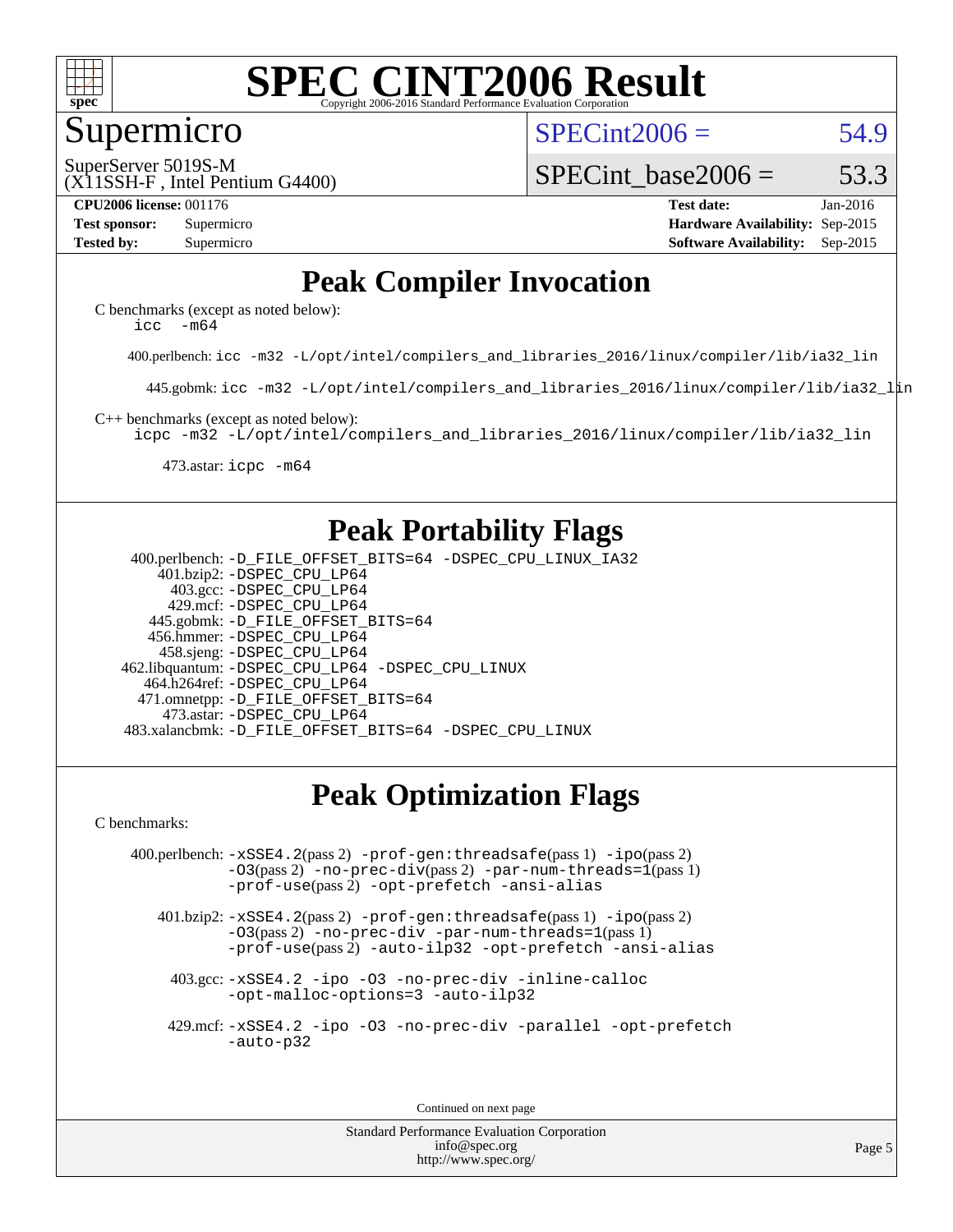

## Supermicro

 $SPECint2006 = 54.9$  $SPECint2006 = 54.9$ 

SuperServer 5019S-M

SPECint base2006 =  $53.3$ 

**[CPU2006 license:](http://www.spec.org/auto/cpu2006/Docs/result-fields.html#CPU2006license)** 001176 **[Test date:](http://www.spec.org/auto/cpu2006/Docs/result-fields.html#Testdate)** Jan-2016

| <b>Test sponsor:</b> | Supermicro |
|----------------------|------------|
| <b>Tested by:</b>    | Supermicro |

(X11SSH-F , Intel Pentium G4400)

**[Hardware Availability:](http://www.spec.org/auto/cpu2006/Docs/result-fields.html#HardwareAvailability)** Sep-2015 **[Software Availability:](http://www.spec.org/auto/cpu2006/Docs/result-fields.html#SoftwareAvailability)** Sep-2015

## **[Peak Optimization Flags \(Continued\)](http://www.spec.org/auto/cpu2006/Docs/result-fields.html#PeakOptimizationFlags)**

 445.gobmk: [-xSSE4.2](http://www.spec.org/cpu2006/results/res2016q1/cpu2006-20160111-38656.flags.html#user_peakPASS2_CFLAGSPASS2_LDCFLAGS445_gobmk_f-xSSE42_f91528193cf0b216347adb8b939d4107)(pass 2) [-prof-gen:threadsafe](http://www.spec.org/cpu2006/results/res2016q1/cpu2006-20160111-38656.flags.html#user_peakPASS1_CFLAGSPASS1_LDCFLAGS445_gobmk_prof_gen_21a26eb79f378b550acd7bec9fe4467a)(pass 1) [-prof-use](http://www.spec.org/cpu2006/results/res2016q1/cpu2006-20160111-38656.flags.html#user_peakPASS2_CFLAGSPASS2_LDCFLAGS445_gobmk_prof_use_bccf7792157ff70d64e32fe3e1250b55)(pass2) [-par-num-threads=1](http://www.spec.org/cpu2006/results/res2016q1/cpu2006-20160111-38656.flags.html#user_peakPASS1_CFLAGSPASS1_LDCFLAGS445_gobmk_par_num_threads_786a6ff141b4e9e90432e998842df6c2)(pass1) [-ansi-alias](http://www.spec.org/cpu2006/results/res2016q1/cpu2006-20160111-38656.flags.html#user_peakCOPTIMIZE445_gobmk_f-ansi-alias)

456.hmmer: basepeak = yes

 458.sjeng: [-xSSE4.2](http://www.spec.org/cpu2006/results/res2016q1/cpu2006-20160111-38656.flags.html#user_peakPASS2_CFLAGSPASS2_LDCFLAGS458_sjeng_f-xSSE42_f91528193cf0b216347adb8b939d4107)(pass 2) [-prof-gen:threadsafe](http://www.spec.org/cpu2006/results/res2016q1/cpu2006-20160111-38656.flags.html#user_peakPASS1_CFLAGSPASS1_LDCFLAGS458_sjeng_prof_gen_21a26eb79f378b550acd7bec9fe4467a)(pass 1) [-ipo](http://www.spec.org/cpu2006/results/res2016q1/cpu2006-20160111-38656.flags.html#user_peakPASS2_CFLAGSPASS2_LDCFLAGS458_sjeng_f-ipo)(pass 2)  $-03$ (pass 2)  $-$ no-prec-div(pass 2) [-par-num-threads=1](http://www.spec.org/cpu2006/results/res2016q1/cpu2006-20160111-38656.flags.html#user_peakPASS1_CFLAGSPASS1_LDCFLAGS458_sjeng_par_num_threads_786a6ff141b4e9e90432e998842df6c2)(pass 1) [-prof-use](http://www.spec.org/cpu2006/results/res2016q1/cpu2006-20160111-38656.flags.html#user_peakPASS2_CFLAGSPASS2_LDCFLAGS458_sjeng_prof_use_bccf7792157ff70d64e32fe3e1250b55)(pass 2) [-unroll4](http://www.spec.org/cpu2006/results/res2016q1/cpu2006-20160111-38656.flags.html#user_peakCOPTIMIZE458_sjeng_f-unroll_4e5e4ed65b7fd20bdcd365bec371b81f)

 $462$ .libquantum: basepeak = yes

 $464.h264$ ref: basepeak = yes

[C++ benchmarks:](http://www.spec.org/auto/cpu2006/Docs/result-fields.html#CXXbenchmarks)

 471.omnetpp: [-xSSE4.2](http://www.spec.org/cpu2006/results/res2016q1/cpu2006-20160111-38656.flags.html#user_peakPASS2_CXXFLAGSPASS2_LDCXXFLAGS471_omnetpp_f-xSSE42_f91528193cf0b216347adb8b939d4107)(pass 2) [-prof-gen:threadsafe](http://www.spec.org/cpu2006/results/res2016q1/cpu2006-20160111-38656.flags.html#user_peakPASS1_CXXFLAGSPASS1_LDCXXFLAGS471_omnetpp_prof_gen_21a26eb79f378b550acd7bec9fe4467a)(pass 1) [-ipo](http://www.spec.org/cpu2006/results/res2016q1/cpu2006-20160111-38656.flags.html#user_peakPASS2_CXXFLAGSPASS2_LDCXXFLAGS471_omnetpp_f-ipo)(pass 2)  $-03(pass 2)$  [-no-prec-div](http://www.spec.org/cpu2006/results/res2016q1/cpu2006-20160111-38656.flags.html#user_peakPASS2_CXXFLAGSPASS2_LDCXXFLAGS471_omnetpp_f-no-prec-div)(pass 2) [-par-num-threads=1](http://www.spec.org/cpu2006/results/res2016q1/cpu2006-20160111-38656.flags.html#user_peakPASS1_CXXFLAGSPASS1_LDCXXFLAGS471_omnetpp_par_num_threads_786a6ff141b4e9e90432e998842df6c2)(pass 1) [-prof-use](http://www.spec.org/cpu2006/results/res2016q1/cpu2006-20160111-38656.flags.html#user_peakPASS2_CXXFLAGSPASS2_LDCXXFLAGS471_omnetpp_prof_use_bccf7792157ff70d64e32fe3e1250b55)(pass 2) [-opt-ra-region-strategy=block](http://www.spec.org/cpu2006/results/res2016q1/cpu2006-20160111-38656.flags.html#user_peakCXXOPTIMIZE471_omnetpp_f-opt-ra-region-strategy_5382940c29ea30302d682fc74bfe0147)  [-ansi-alias](http://www.spec.org/cpu2006/results/res2016q1/cpu2006-20160111-38656.flags.html#user_peakCXXOPTIMIZE471_omnetpp_f-ansi-alias) [-Wl,-z,muldefs](http://www.spec.org/cpu2006/results/res2016q1/cpu2006-20160111-38656.flags.html#user_peakEXTRA_LDFLAGS471_omnetpp_link_force_multiple1_74079c344b956b9658436fd1b6dd3a8a) [-L/sh -lsmartheap](http://www.spec.org/cpu2006/results/res2016q1/cpu2006-20160111-38656.flags.html#user_peakEXTRA_LIBS471_omnetpp_SmartHeap_32f6c82aa1ed9c52345d30cf6e4a0499)

 473.astar: [-xSSE4.2](http://www.spec.org/cpu2006/results/res2016q1/cpu2006-20160111-38656.flags.html#user_peakCXXOPTIMIZE473_astar_f-xSSE42_f91528193cf0b216347adb8b939d4107) [-ipo](http://www.spec.org/cpu2006/results/res2016q1/cpu2006-20160111-38656.flags.html#user_peakCXXOPTIMIZE473_astar_f-ipo) [-O3](http://www.spec.org/cpu2006/results/res2016q1/cpu2006-20160111-38656.flags.html#user_peakCXXOPTIMIZE473_astar_f-O3) [-no-prec-div](http://www.spec.org/cpu2006/results/res2016q1/cpu2006-20160111-38656.flags.html#user_peakCXXOPTIMIZE473_astar_f-no-prec-div) [-opt-prefetch](http://www.spec.org/cpu2006/results/res2016q1/cpu2006-20160111-38656.flags.html#user_peakCXXOPTIMIZE473_astar_f-opt-prefetch) [-auto-p32](http://www.spec.org/cpu2006/results/res2016q1/cpu2006-20160111-38656.flags.html#user_peakCXXOPTIMIZE473_astar_f-auto-p32) [-Wl,-z,muldefs](http://www.spec.org/cpu2006/results/res2016q1/cpu2006-20160111-38656.flags.html#user_peakEXTRA_LDFLAGS473_astar_link_force_multiple1_74079c344b956b9658436fd1b6dd3a8a) [-L/sh -lsmartheap64](http://www.spec.org/cpu2006/results/res2016q1/cpu2006-20160111-38656.flags.html#user_peakEXTRA_LIBS473_astar_SmartHeap64_ed4ef857ce90951921efb0d91eb88472)

 483.xalancbmk: [-xSSE4.2](http://www.spec.org/cpu2006/results/res2016q1/cpu2006-20160111-38656.flags.html#user_peakCXXOPTIMIZE483_xalancbmk_f-xSSE42_f91528193cf0b216347adb8b939d4107) [-ipo](http://www.spec.org/cpu2006/results/res2016q1/cpu2006-20160111-38656.flags.html#user_peakCXXOPTIMIZE483_xalancbmk_f-ipo) [-O3](http://www.spec.org/cpu2006/results/res2016q1/cpu2006-20160111-38656.flags.html#user_peakCXXOPTIMIZE483_xalancbmk_f-O3) [-no-prec-div](http://www.spec.org/cpu2006/results/res2016q1/cpu2006-20160111-38656.flags.html#user_peakCXXOPTIMIZE483_xalancbmk_f-no-prec-div) [-opt-prefetch](http://www.spec.org/cpu2006/results/res2016q1/cpu2006-20160111-38656.flags.html#user_peakCXXOPTIMIZE483_xalancbmk_f-opt-prefetch) [-ansi-alias](http://www.spec.org/cpu2006/results/res2016q1/cpu2006-20160111-38656.flags.html#user_peakCXXOPTIMIZE483_xalancbmk_f-ansi-alias) [-Wl,-z,muldefs](http://www.spec.org/cpu2006/results/res2016q1/cpu2006-20160111-38656.flags.html#user_peakEXTRA_LDFLAGS483_xalancbmk_link_force_multiple1_74079c344b956b9658436fd1b6dd3a8a) [-L/sh -lsmartheap](http://www.spec.org/cpu2006/results/res2016q1/cpu2006-20160111-38656.flags.html#user_peakEXTRA_LIBS483_xalancbmk_SmartHeap_32f6c82aa1ed9c52345d30cf6e4a0499)

#### **[Peak Other Flags](http://www.spec.org/auto/cpu2006/Docs/result-fields.html#PeakOtherFlags)**

[C benchmarks](http://www.spec.org/auto/cpu2006/Docs/result-fields.html#Cbenchmarks):

403.gcc: [-Dalloca=\\_alloca](http://www.spec.org/cpu2006/results/res2016q1/cpu2006-20160111-38656.flags.html#b403.gcc_peakEXTRA_CFLAGS_Dalloca_be3056838c12de2578596ca5467af7f3)

The flags files that were used to format this result can be browsed at <http://www.spec.org/cpu2006/flags/Intel-ic16.0-official-linux64.html> <http://www.spec.org/cpu2006/flags/Supermicro-Platform-Settings-V1.2-revH.html>

You can also download the XML flags sources by saving the following links: <http://www.spec.org/cpu2006/flags/Intel-ic16.0-official-linux64.xml>

<http://www.spec.org/cpu2006/flags/Supermicro-Platform-Settings-V1.2-revH.xml>